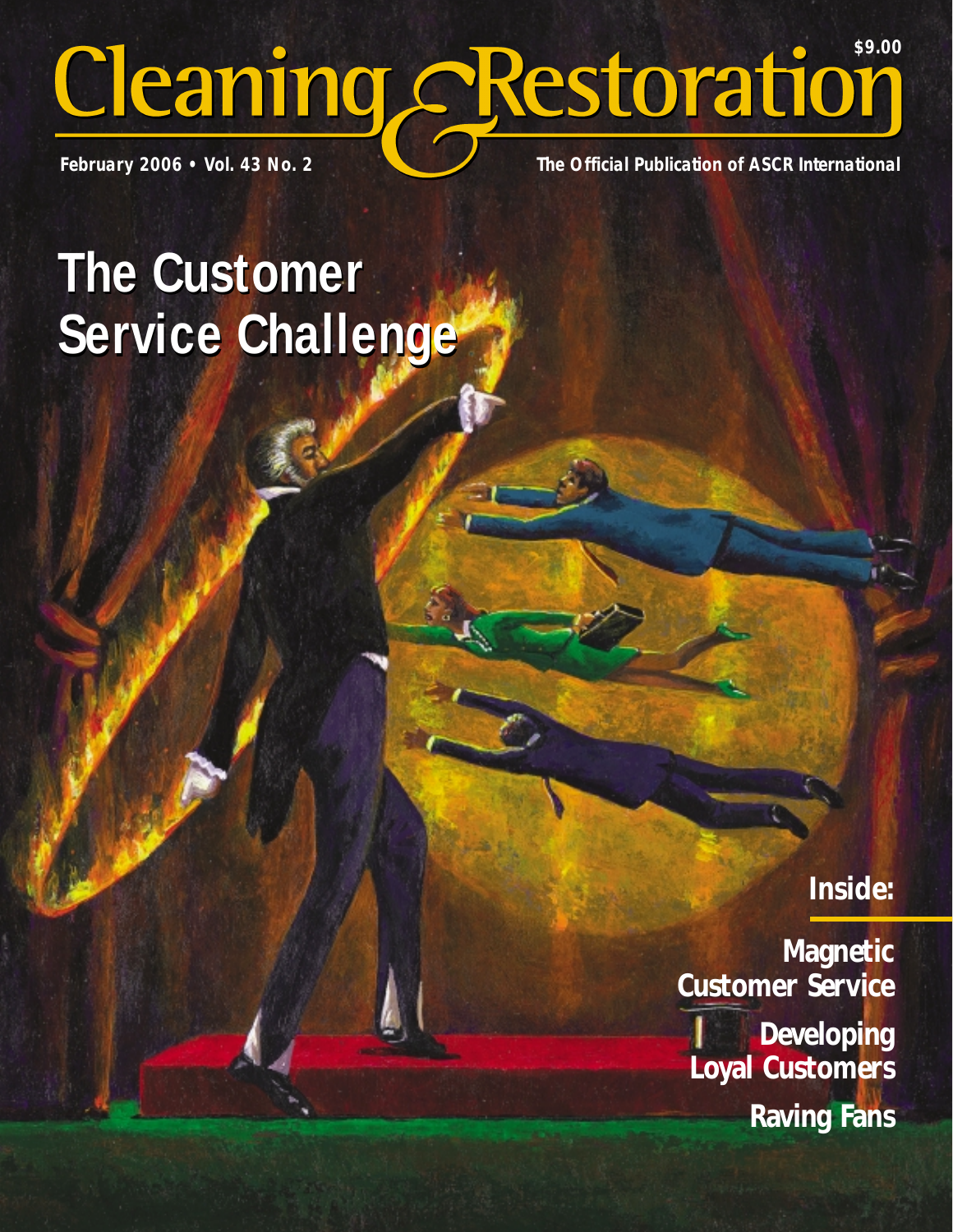## Environmental Matters

*By Michael A. Pinto, Ph.D., CMP* 

## **Sharing Expertise to Help Those Impacted by Hurricane Katrina**

*Although MAT's* 

*traditionally have* 

*information that is* 

*useful to minimize* 

*damage following* 

*team felt that there* 

*was a lot of* 

*be helpful right*

*develop "recovery* 

*advisories."*

**Averyone was familiar**<br>
with the images. For<br>
several weeks there was<br>
no escaping the photos<br>
and TV coverage of the<br>
devastation wreaked by hurricane Katwith the images. For several weeks there was no escaping the photos and TV coverage of the

rina. The plight of the individuals in Alabama, Mississippi and Louisiana evoked an outpouring of generosity from the citizens of the world.

One such citizen is Art Johnson, CR, WLS, a Canadian who currently serves as the chairperson of ASCR's Environmental Institute. Art challenged the Environmental Institute members to think of ways that our industry association could be of assistance. When an idea was proposed that ASCR provide technical expertise to FEMA to help them in evaluating the restorability of flood damaged houses, he took the

idea and ran with it. Through Art's leadership, the Environmental Institute

reached out to the Flood Restoration Industry Advisory Group (FRIAG). For the past two years, FRIAG had quietly been working with Bob Wendt of the Oakridge National Laboratories (ORNL) to provide industry input on

studies conducted to help determine building techniques and materials that allow structures to be more flood resistant. The public funding for ORNL's research came primarily from FEMA and HUD. Wendt was the project architect of the flood research. ASCR's liaison to FRIAG is longtime ASCR activist, Pete Consigli, CR. With the support of ASCR President Bill Lakin, CR, and Executive Director Don Manger, ASCR was able to work in an ad-hoc fashion with FEMA's engineering contract team to assist them in reviewing their cur*been used to compile future disasters, our information that would now. Our team leader was very supportive and encouraged us to* 

> rent criteria for determining when a flood-damaged building can be

restored rather than destroyed.

In early October I was honored to be part of a four-person mitigation assessment team that was sent to New



Orleans by FEMA to evaluate the environmental impacts and restoration possibilities for buildings that were affected by long-term flooding. The other team members included Cliff Zlotnik, CR, WLS, CMH; Frank Headen, CR, WLS, CMH; and Bob Wendt. Amazingly, this was the first time that FEMA had ever involved environmental and restoration experts in their post disaster efforts!

We were one of four FEMA Mitigation Assessment Teams (MAT) assigned to the Gulf region. The other teams had different missions:

- Team 1 examined wind damage to buildings vs. building code design levels and evaluated successes and failures.
- Team 2 inspected coastal flood/surge damage to buildings vs. local floodplain requirements and evaluated successes and failures.
- Team 3 looked at critical facilities (hospitals, fire/EMS stations, shelters) and evaluated building performance

Although MAT's traditionally have been used to compile information that is useful to minimize damage following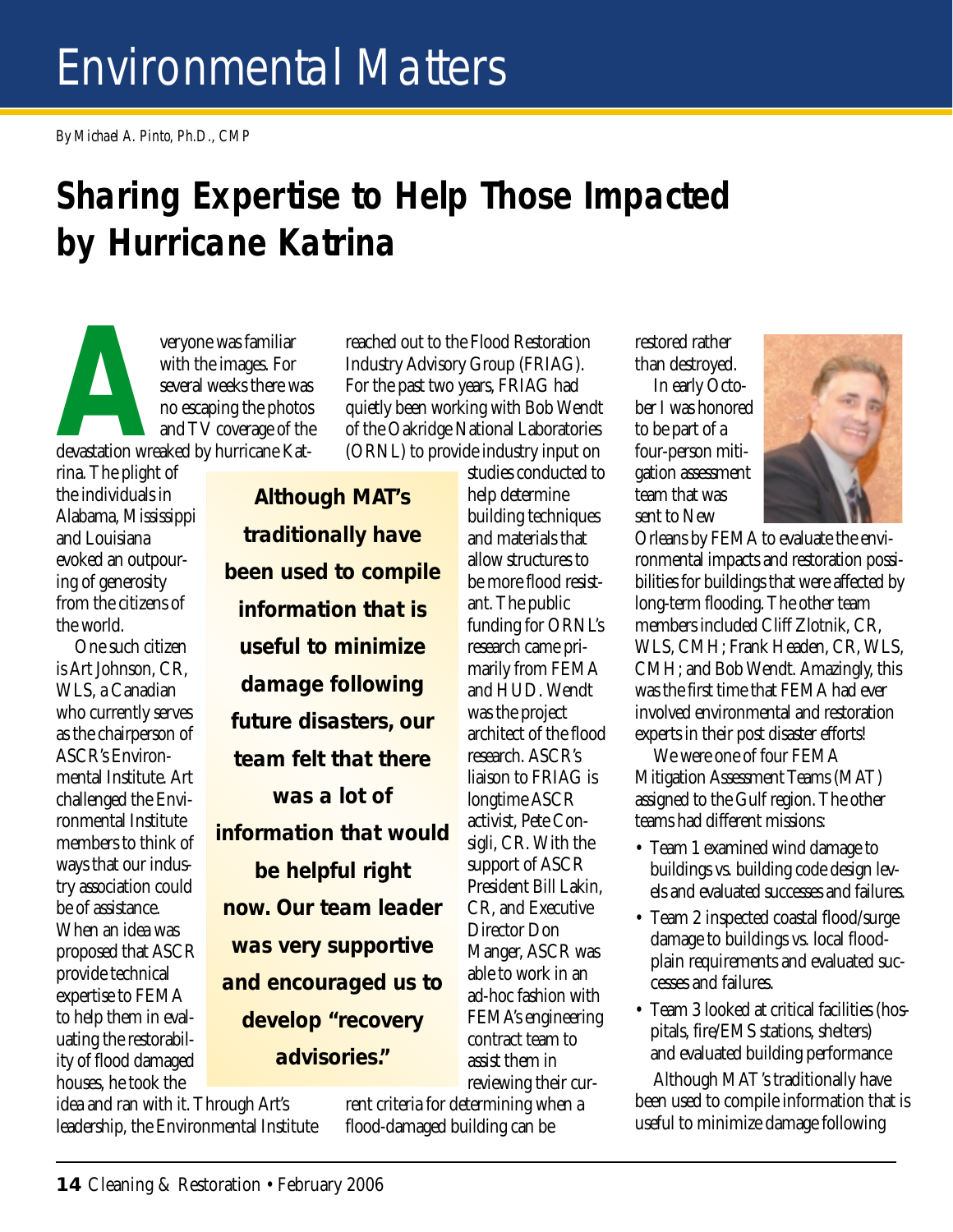future disasters, our team felt that there was a lot of information that would be helpful right now. Our team leader was very supportive and encouraged us to develop "recovery advisories"—short documents written for the layperson that focus on specific corrective measures. FEMA has now officially released these documents. The two recovery advisories are included as sidebars to this article. (See pp.16-23)

I encourage all readers to look closely at the second advisory, since we are recommending power washing as the appropriate cleaning technique after saturated contents and porous finish materials have been removed. The MAT also stressed proper drying prior to rebuilding because information from the FRIAG experience proved that studs that have been saturated can take up to 60 days to dry if they are left exposed to ambient conditions.

Currently, FEMA is finalizing the draft of the full scale technical report completed as part of this process. It will provide the details regarding the moisture measurements collected by team members and results of the tests conducted on building materials from the flooded houses. For the first time the public will have information on flood contamination that includes pesticide residue, oil, bacteria, mold and heavy metals. Providing this sort of technical assistance is something that all ASCR members can be proud of. Your support of ASCR is making a real difference in the lives of people battered by hurricane Katrina. ■

*Michael A. Pinto, Ph.D., CSP, CMP, currently serves as CEO of Wonder Makers Environmental, Inc. and is a nationally recognized expert in the areas of indoor air quality and biological contamination. He is an instructor of three levels of ASCR-certified mold remediation training that is conducted around the country and in Canada. He can be reached at map@wondermakers.com.*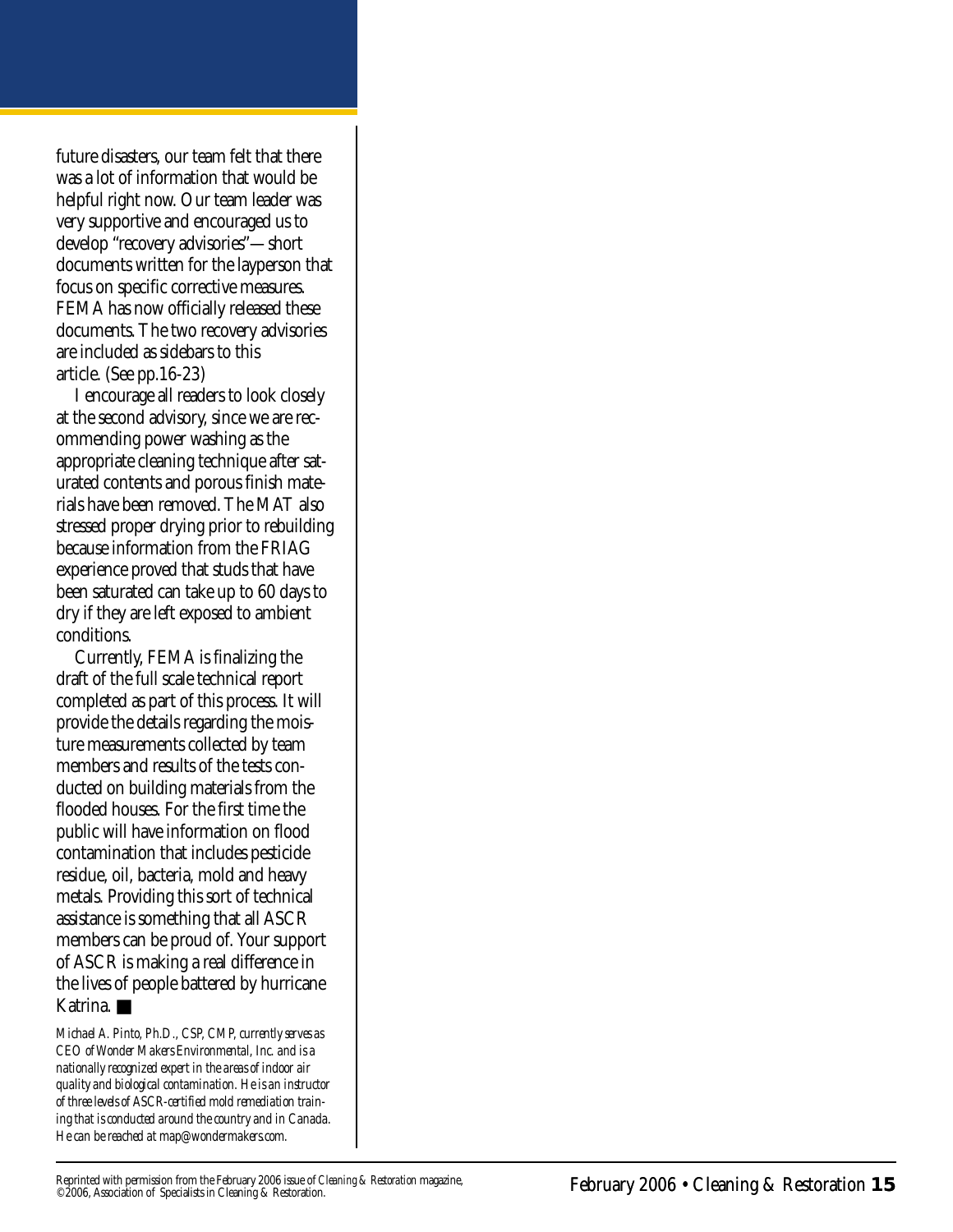*Source: http://www.fema.gov*

## **Initial Restoration for Flooded Buildings**

*NOTE: This advisory is specifically intended for buildings subject to the effects of long-term flooding and widespread mold growth following Hurricane Katrina. For additional information on more common water leakage and mold situations, refer to the FEMA website (http://www.fema.gov) and related links to the Environmental Protection Agency (EPA) and the Centers for Disease Control and Prevention (CDC) sites listed at the end of this advisory.*

Using the initial visit to a flood-<br>damaged building, the situation<br>often appears overwhelming<br>(Figure 1) However despite the shock damaged building, the situation often appears overwhelming (Figure 1). However, despite the shock that often accompanies an individual's first look at the damage, there are a number of straightforward principles that can be applied to assist with the flood restoration effort. In addition to following the steps outlined below, individuals should review the Hurricane Katrina Recovery Advisory, The ABC's of Returning to Flooded Buildings.

#### *1. Air Out*

• To promote drying, open all doors and windows whenever you are present and leave as many open when

*Figure 1. Typical flood damage to furniture and interior walls (Hurricane Katrina).*



you are not present as security concerns allow. Some styles of windows (double-hung) and patio doors may be able to be left partially open and secured from external opening by inserting a nail in the window frame or using a wooden dowel or stick. Upper floor windows can usually be left open all the time and will also assist in drying the whole house. Try to take advantage of cross-ventilation by opening windows on multiple levels and opposite sides of the building.

- Open interior doors, especially closets and interior rooms, to allow air movement to reach all areas of the building. Take doors off their hinges, if necessary, to promote air flow.
- Open kitchen cabinet and bathroom vanity doors; remove drawers and stack them to dry.
- Open the attic access, if available, to increase ventilation. Consider the benefits (improved drying) and risks (falling dust, insulation or other debris) of adding an attic access where none exists.
- When electricity is available, use fans to push moist air outside; however, avoid use of fans if the house is contaminated with sewage as the air movement may spread bacterial contamination.

#### *2. Move Out*

• Remove salvageable contents that were not impacted by the water. If the upper floors are dry, it may be possible to move such items to those areas. When moving items from impacted areas of the building to other locations, consider using protective mats or non-slip drop cloths (e.g., fabric painter cloths) to avoid contamination of unimpacted surfaces.

• Remove saturated porous materials such as mattresses or upholstery, especially those with visible fungal growth. These items should be moved out of the building as soon as possible. Cover contaminated items with plastic drop cloths prior to moving to prevent spread of contaminants. Appropriate personal protective equipment should be utilized to avoid injury from possible exposure to mold and bacteria.

#### *3. Tear Out*

- Prior to beginning tear out, install plastic barriers between affected and unaffected areas of the premises (typically between the first and second floors). This will reduce the potential for secondary damage occurring in the unaffected areas.
- Remove wet carpet and padding. Tack strips should also be removed completely when the carpet is taken out to minimize injury during subsequent activities. Since carpet tack strips have protruding nails, wear leather gloves to protect hands from puncture wounds while removing and handling tack strips. Removing wooden baseboards prior to carpet tear out may allow for their later reinstallation.
- Remove any curled vinyl tiles or linoleum over concrete floors, and remove all vinyl tiles or linoleum over wooden sub-floors to allow the wood to dry. Respiratory protection should be worn as many older (pre-1970s) flooring products, such as 9-inch square tiles and adhesives, often contain asbestos.
- Although punching holes in walls for drainage is commonly recommended, this practice does not drain water nor does it cause the wall to dry faster. If holes are not punched in the walls, the drywall (gypsum board) may be able to be easily repaired and restored.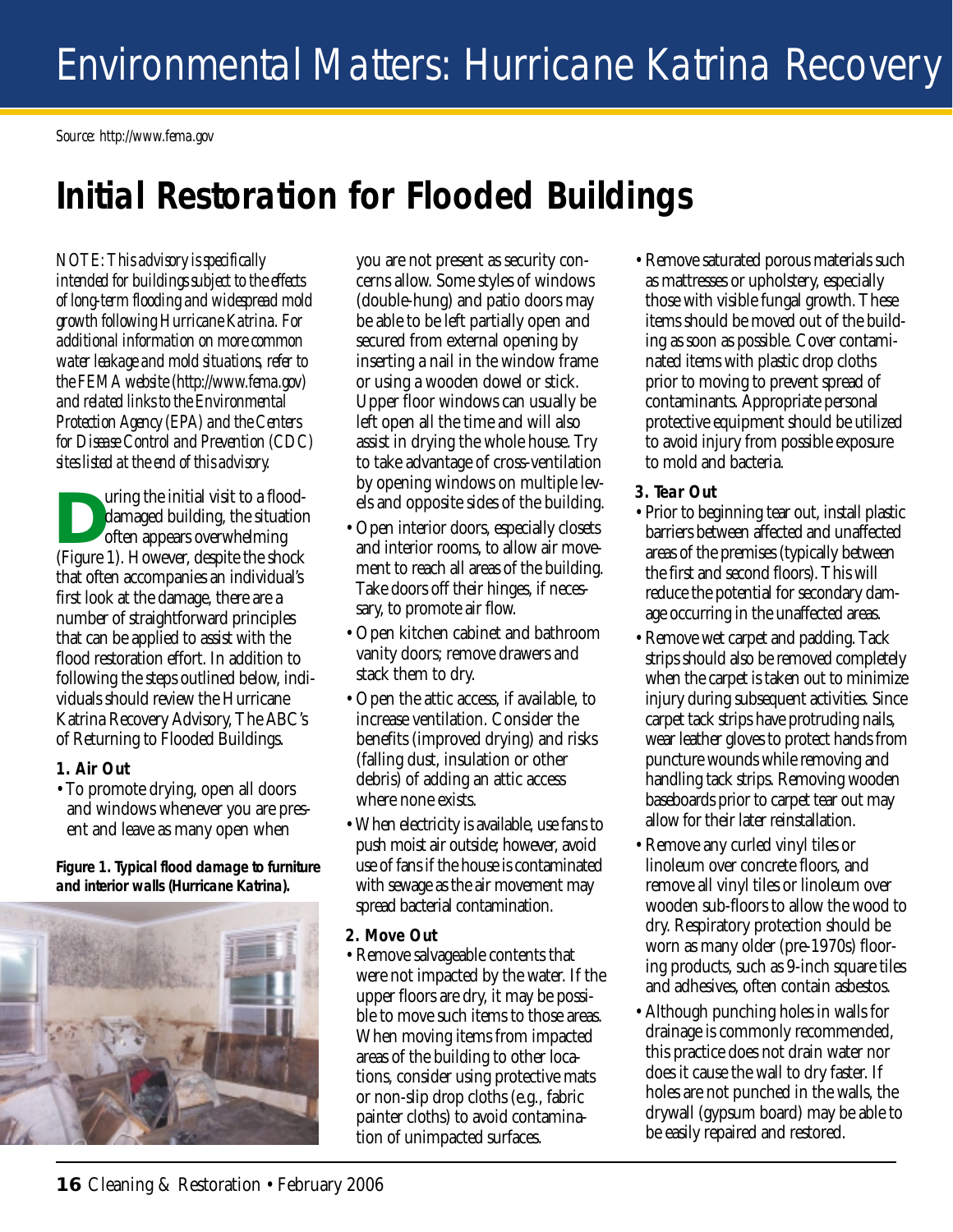## **Advisory**



*Figure 2. Using a pressure washer to clean contaminated surfaces.*

- If drywall or plaster has been saturated by contaminated floodwater, it should be removed. Respiratory protection should be worn when removing drywall as some older drywall joint compound contains asbestos. If the water level was less than 2-1/2 feet, the wall material should be removed to a height of 4 feet to facilitate reinstallation of full sheets of drywall. If the water level was greater than 2-1/2 feet, the wall material should be removed to a height of 8 feet or the ceiling junction, whichever is higher. Electrical outlet and wall switch plates and door and window moldings must be removed prior to the tear out of the wall material.
- Fibrous wall insulation (fiberglass, mineral wool, cellulose, wood fiberboard, etc.) saturated by floodwater should be removed completely. Foam plastic insulation may be left in place and allowed to dry.
- Flooded electrical receptacles should be removed completely after the appropriate circuit breakers or fuses are deactivated.
- Wall paneling should be removed if it is swollen or if saturated drywall is behind the paneling.
- *4. Clean Out*
- Following any necessary tear out, clean up any remaining debris and muck. Squeegees, shovels and brooms are effective for such cleaning. Personal protective equipment should be

utilized. Detailed cleaning and sanitizing of the remaining materials should be conducted. A shop vacuum with dry filters in place and with a solution of clean water and disinfectant in the tank (2-inch depth) to minimize the spread of dust can be used.

- Mold removal. Treatment with commercial mold removers does eliminate visible evidence of mold growth on exposed surfaces and is recommended for restoring flood-damaged homes. Tests have found very little or no evidence of mold growth in the non-exposed (hidden) portions of the walls. Treating the non-exposed portions of the walls for mold control does not appear warranted in most cases. Spraying vertical surfaces using a compression (pump-up) garden sprayer with a commercial mildew remover is recommended.
- Understand the limitations of bleach. While this material is convenient and appropriate as a sanitizer for hard, nonporous items after they have been cleaned, it has distinct drawbacks when cleaning flood-impacted buildings. Application of bleach water can cause corrosion of electrical components and other metal parts of mechanical systems, and can compromise the effectiveness of termite treatments in the soil surrounding the building. Its effectiveness at killing bacteria and mold is significantly reduced when it comes in contact with residual dirt. Moldy surfaces should be cleaned first and then disinfected. Residual mold spores should then be removed, since killing them does not reduce their toxicity.
- Remove mud and gross contamination from floors by shoveling into suitable containers. Reduce soil and contaminant levels on surfaces by flushing off with clear water. The fastest and most efficient method to clean and decontaminate materials and surfaces is by using a residential-type pressure washer

to apply a cleaner-disinfectant solution to the affected areas (Figure 2). Brushes improve decontamination of floors and some walls by scrubbing solution into affected surfaces. Avoid scrubbing drywall and plaster walls at this time because they have become softened by the flooding and moisture and may have their surface damaged by scrubbing. Following the first cleaning, floors and walls should be rinsed with water and the cleaning process redone a second time. Squeegees can be used to control or direct spent solution, and wet vacuums can be used to collect spent solution.

#### *5. Dry Out*

**Summary of Moisture Reading Results for Wood Framing Materials**

| <b>Moisture Reading</b> | <b>Results</b>          |
|-------------------------|-------------------------|
| $>20\%$                 | Wet - no good           |
| $15 - 20%$              | Partially dry - caution |
| < 15%                   | Dry - OK                |

- Once the cleaning process is completed, the building and any remaining contents need to dry. Drying is a naturally occurring process. Over time, all wetted building materials will dry. Drying of structural materials will take an extended period of time to dry to pre-flood conditions. Exterior rooms with excellent ventilation can take 2 to 4 weeks to dry, depending on the temperature and humidity outside. Interior rooms, or those with minimal ventilation, can take 4 to 6 weeks or more to dry and are candidates for the use of mechanical drying equipment. The use of fans, dehumidifiers, air conditioners, and/or auxiliary electric heaters will speed drying. Allowing materials to dry naturally will take considerably longer.
- Wood framing. The moisture content of wood framing must be checked professionally or with a commercially available moisture meter before refinishing or recovering so that excessive moisture does not become trapped in the materi-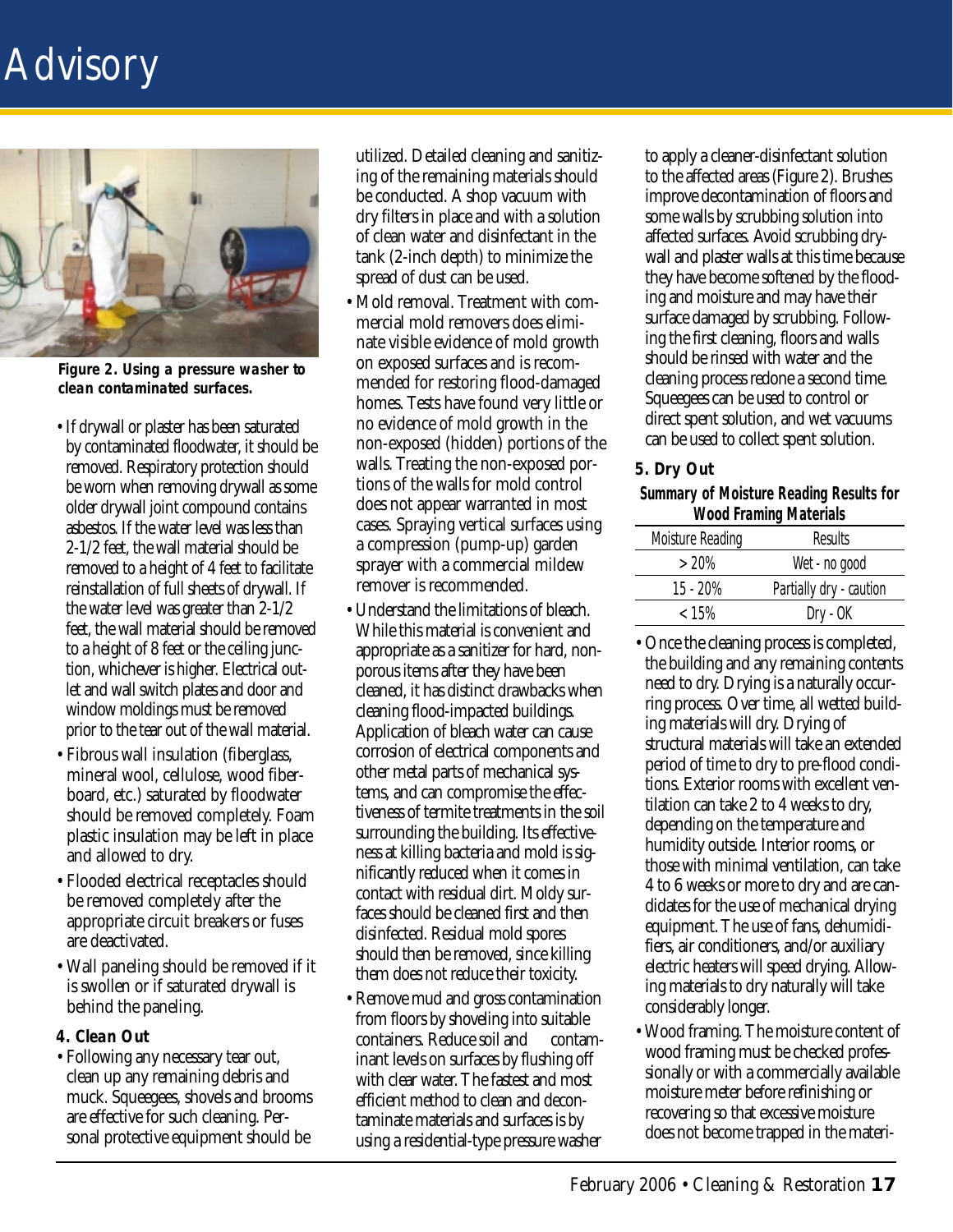als and cause future problems (Figures 3a and 3b). Dryness of wood framing materials can be determined quantitatively using the table on the previous page. Wetted materials are presumed dry when their moisture content readings are less than or equal to 15 percent when taken with an intrusive/penetrating moisture meter (Figure 3a). If an intrusive/penetrating moisture meter is not available, a nonintrusive/ penetrating moisture meter (Figure 3b) may be used; however, keep in mind that the material moisture results measured from non-intrusive meters may be less accurate than intrusive meters.

- Walls, floors and other building materials. The moisture content of drywall (gypsum board), plywood floors and other building materials must also be checked professionally or with a commercially available moisture meter before refinishing or recovering so that excessive moisture does not become trapped in the materials and cause future problems (Figures 3a and 3b). Unlike wood framing, the dryness of other building materials must be confirmed qualitatively by comparing readings between like materials in affected areas of the building (at or below flood level) and unaffected areas of the building (a room or upper floor above the flood level, or inside a nearby building that was not flooded). Wetted materials are presumed dry when their moisture content readings are within 5 percent of those of like materials in unaffected areas of the building when taken with an intrusive/penetrating moisture meter (Figure 3a). If an intrusive/penetrating moisture meter is not available, a non-intrusive/penetrating moisture meter (Figure 3b) may be used; however, keep in mind that the material moisture results measured from non-intrusive meters may be less accurate than intrusive meters.
- Kitchen cabinets, bathroom vanities, and other "built-in" furnishings that were subjected to flood water should be removed from their location to permit drying of the material behind them. Once these "hid-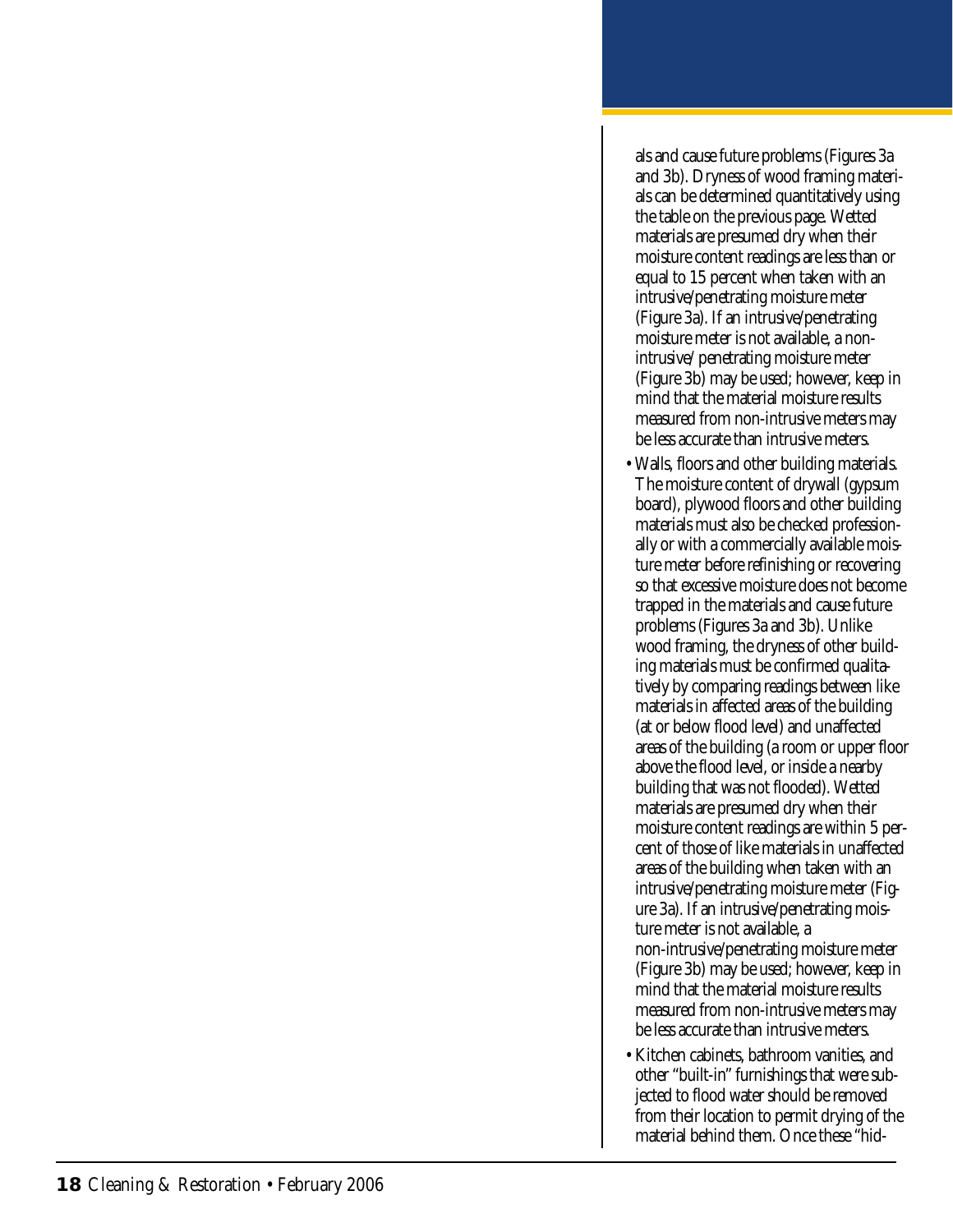

*Figure 3a. An intrusive/penetrating moisture meter—recommended for final moisture readings.*

den" areas are dried, the furnishings can be reinstalled if they are salvageable.

• When saturated wood, drywall, and/or other structural materials vulnerable to fungal growth are naturally air dried over an extended period (weeks), the application of a disinfectant prior to drying can prevent mold growth. Materials should be closely observed and disinfectant reapplied at the first sight of mold.

#### *General Notes for Drying Foundation Floors*

• Crawlspaces. Access to crawlspaces is necessary for decontamination purposes. For crawlspaces that do not have an existing access opening, the simplest method to access the crawlspace is by strategically removing sections of overlying flooring to permit access. When the flooring is not salvageable, removal of the flooring provides the necessary access openings. Once access is obtained, gross (solid) contamination should be removed from the ground underneath the building for health and sanitation purposes. Next, any remaining water should be removed. If there is an existing vapor retarder on the ground, it can be left in place to collect spent water and cleaning solutions. Following remediation and any necessary final cleaning, the vapor retarder can be left in place to facilitate drying. If there is exposed ground within the crawl-



*Figure 3b. A non-intrusive/non-penetrating moisture meter—recommended for initial and interim moisture readings.*

space after cleaning, it should be covered with a plastic vapor retarder to minimize potential mold growth and future moisture migration into the house. Plastic vapor retarders can be made watertight by overlapping and sealing them together using either glue or heavy-duty adhesive. Suitable adhesives can be obtained from hardware stores or home improvement centers. After the vapor retarder is placed, the underlying support structure of salvageable wooden floor joists, wood subfloors, and foundation walls should be cleaned and sanitized. Following cleaning, application of a wood preservative will provide protection against fungi and wood destroying insects.

• Grade slabs. Concrete grade slabs provide a dense barrier between the ground and the interior of the home. Remove mud and gross contamination from slabs by shoveling into suitable containers. Reduce soil and contaminant levels on surfaces by flushing off with clear water. The fastest and most efficient method to clean and decontaminate contaminated grade slabs and adjacent building materials and surfaces is by using a residential type of pressure washer to apply a cleaner-disinfectant solution to

affected areas. Brushes improve decontamination

of floors and base of walls by scrubbing

solution into affected surfaces. Following the first cleaning, floors and base of walls should be rinsed with water and the cleaning process redone a second time. Squeegees can be used to control or direct spent solution, and wet vacuums can be used to collect spent solutions. Following cleaning, the slab should be visually examined for signs of heaving or cracking due to hydrostatic pressure. When in doubt, contact the

*Additional Resources*

• Repairing Your Flooded Home (ARC #4477/FEMA 23) http://www.redcross.org/services/disaster /0,1082,0\_570\_,00.html

local building inspector, structural engineer or other appropriate professional.

• Cleaning Flood-Damaged Homes (LSU AgCenter) http://www.louisianafloods.org/en/family\_ home/hazards\_and\_threats/recovery\_ assistance/cleaning\_up/structural\_damage/

Cleaning+FloodDamaged+Homes.htm

• Mold Fact Sheet (LSU AgCenter) http://www.louisianafloods.org/en/family\_

home/home/health\_safety/indoor\_air\_ quality\_mold/Mold+Fact+Sheet.htm

For additional information on more common water leakage and mold situations:

- Environmental Protection Agency (EPA), http://www.epa.gov/mold
- Centers for Disease Control and Prevention (CDC), http://www.cdc.gov/mold ■

Reprinted with permission from the February 2006 issue of *Cleaning & Restoration* magazine, ©2006, Association of Specialists in Cleaning & Restoration.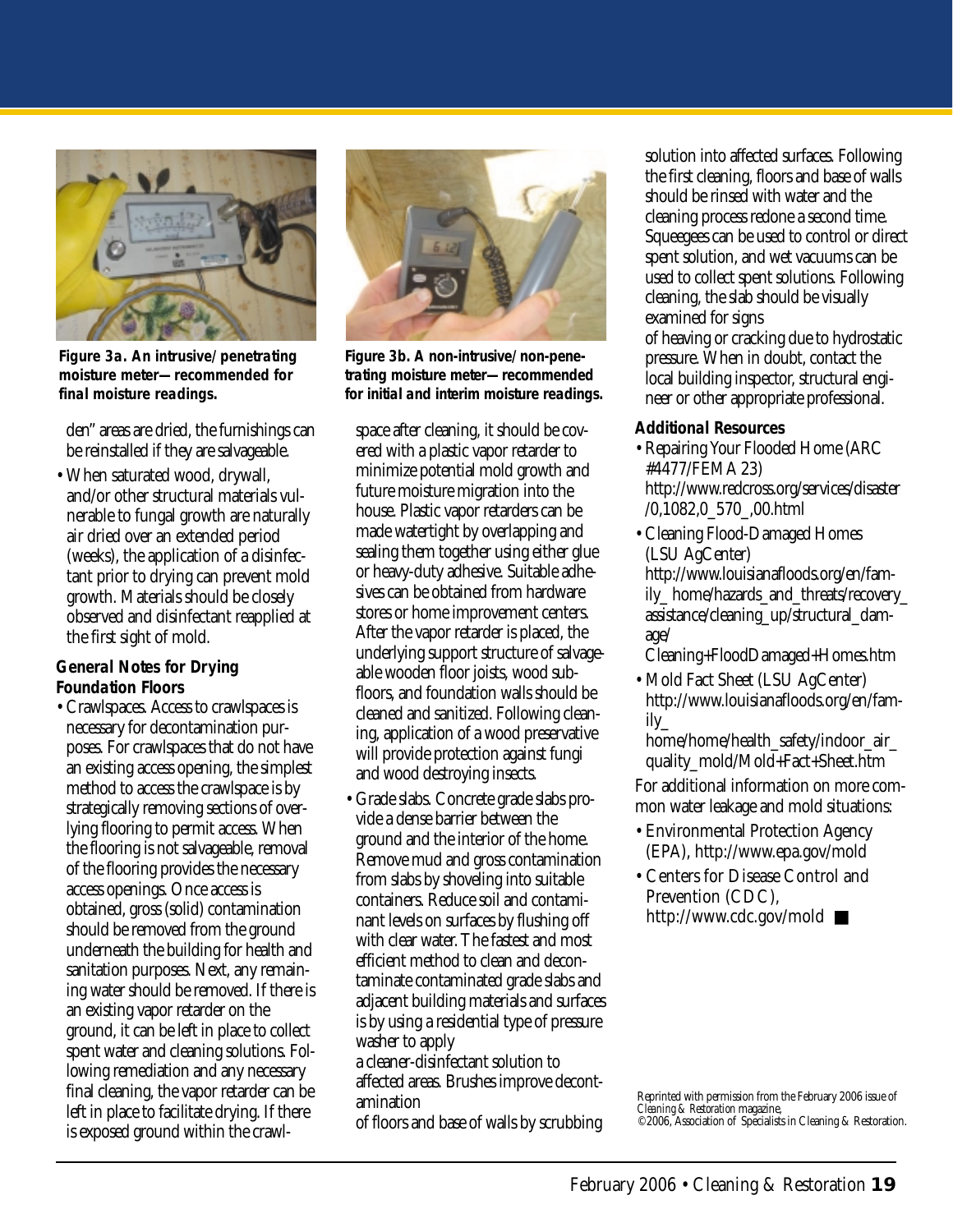*Source: http://www.fema.gov*

## **The ABC's of Returning to Flooded Buildings**



*Figure 1. Tools for entry and cleaning*

**Hurricane Katrina produced**<br>
widespread flooding from<br>
both storm surge and levee widespread flooding from both storm surge and levee breaches. The combination of water intrusion and delayed re-entry due to evacuation requirements and power interruption has created a situation that demands careful planning by individuals returning to flood damaged buildings. The following tips are designed to assist impacted individuals when they are able to reach their flooded property. Additional information can be found in the Hurricane Katrina Recovery Advisory, Initial Restoration for Flooded Buildings.

#### *Anticipate What You Will Need*

- Personal protective equipment including safety shoes or boots (rubber boots may be best if you are not sure if the water has been pumped out), work gloves, eye protection, rubber gloves for cleaning or when using sanitizing chemicals, a hard hat, and respiratory protection in case there is mold or bacteria contamination (respirators with HEPA cartridges or dust masks with a rating of N-95 or higher should be used). These can be obtained from hardware stores or home improvement stores. If materials containing asbestos are suspected, it will be necessary to use a respirator with a HEPA cartridge in accordance with Federal requirements.
- Tools for entry and cleaning such as a pry bar, shovel and a flashlight with extra batteries (Figure 1)
- Camera or video recorder for recording conditions for use in insurance claims
- Hand and face cleaning supplies such as alcohol swabs or hand sanitizer gel
- Cleaning supplies for salvageable materials including potable water, chemical cleaners/sanitizers, sponges, buckets and wiping rags
- Packing supplies to protect fragile salvaged items during transport
- First aid kit
- Pen and paper, tape, scissors and small plastic storage bags for writing down serial numbers and saving samples of discarded materials to support insurance claims

#### *Be Realistic About Your Limitations*

- Even initial assessment and salvage can be hot, heavy work.
- If at all possible, work with another person while in the house. Unforeseen hazards can exist, so having help nearby is prudent.
- Avoid entry, even with personal protective equipment, if you have serious pre-existing health issues:
	- Asthma/allergies
	- Heart problems
	- Compromised immune system
	- Open cuts or wounds
- Get help moving large items such as furniture and appliances.
- Do not underestimate the impact of psychological shock and physical effort:
	- Identify someone in advance who you can talk to about your situation and feelings
	- See the resource section for some potential contacts

#### *Check the Situation for Hazards*

- Downed power lines
- Gas leaks
- Evidence of structural damage such as sagging ceilings, large wall or floor cracks, walls out of plumb, etc.
- Unstable materials
	- Furniture and even vehicles can be stacked in hazardous positions (Figure 2)
- Chemical spills
	- Paints, solvents, lawn fertilizers, pesticides
- Vermin such as snakes, rats, fire ants, bee colonies, etc.